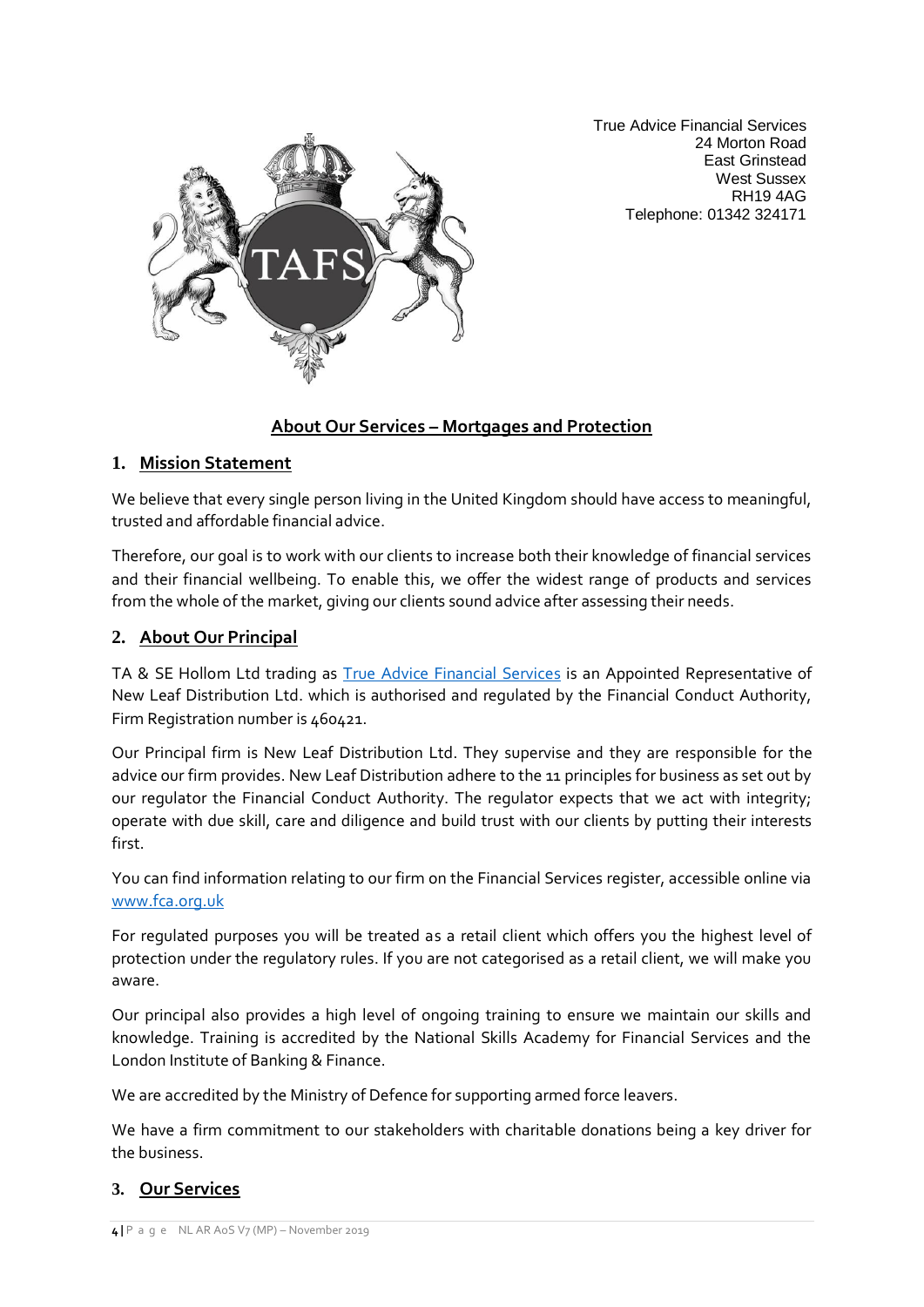We are able to advise on the following areas of financial planning based on your current needs and objectives:

- o **Personal Protection** e.g. setting up a life policy to cover debts.
- o **Business Protection** e.g. covering the loss of profit due to the death of a key person.
- o **General Insurance** e.g. building & contents or private medical insurance.

#### o **Residential, Buy to Let & Commercial Mortgages**

Our recommendations are based on a **personal**, comprehensive and fair analysis of the market.

We also offer services for investments, pensions and equity release and we can provide you with a separate 'About our Services' document if this is applicable to you.

Our approach when providing advice to you:



## **4. Fees for our Services**

## **Personal, General Insurance & Business Protection**

There is no up-front fee for assessing your personal and/or business needs. If we arrange a policy on your behalf, we will receive commission from the insurance company selected. This will be disclosed to you on a document known as an illustration.

If commission is paid from a recommended product and is cancelled, after the cancellation period, and this results in commission having to be repaid then we reserve the right to charge a fixed fee of £300+vat or the actual commission clawback amount (if lower than this sum).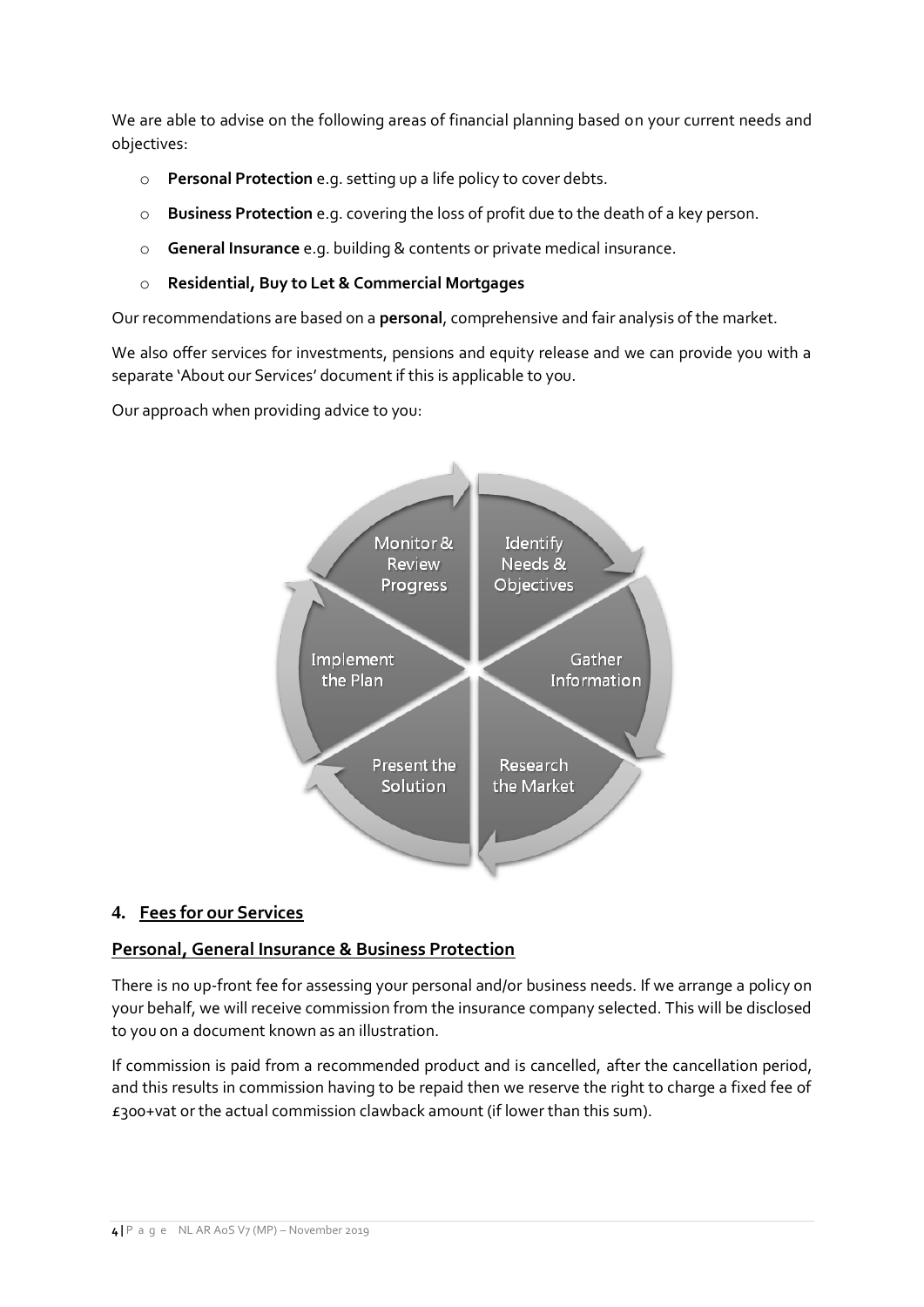### **Residential, Buy to Let (BTL) Mortgages & Commercial Finance**

For Residential & BTL Mortgages **a fee up to £499,** broken down as follows:

| $\circ$ | In respect of undertaking research on your behalf and<br>providing you with a recommendation.    | £ | <b>On Commitment</b> |
|---------|--------------------------------------------------------------------------------------------------|---|----------------------|
| $\circ$ | Acting on your behalf and processing our mortgage<br>recommendation into an application.         | £ | On application       |
| $\circ$ | In respect of acting on your behalf and processing your<br>mortgage application through to Offer | £ | On offer             |

For Commercial Finance **a fee up to 1% of the loan (e.g. £100,000 = £1,000)**

The above amounts exclude VAT. Where VAT is payable on these amounts a VAT invoice will be provided.

Where possible you will receive an illustration with all fees being charged. We may also receive a procuration fee from the lender. This payment will not be offset against any advisor fees charged to you.

**Refund of fees –** Fees are non-refundable.

### **5. What to do if you have a complaint**

If you wish to register a complaint, please contact us:

In writing to: New Leaf Distribution Ltd, Complaints Department, Princess Caroline House, 1 High Street, Southend on Sea, Essex, SS1 1JE.

Or by phone on 01702 431130 or by email at [complaints@newleafgroup.co.uk](about:blank)

If you cannot settle your complaint with us, you may be entitled to refer it to the Financial Ombudsman Service. You can contact the Financial Ombudsman Service: by email at [complaint.info@financial-ombudsman.org.uk](about:blank)

Or by phone on 0800 023 4567 or 0300 123 9 123.

#### **6. Are we covered by the Financial Services Compensation Scheme (FSCS)?**

We are covered by the FSCS. You may be entitled to compensation from the scheme if we cannot meet our obligations. This depends on the type of business and the circumstances of the claim.

Further information about compensation scheme arrangements is available from the FSCS or on request from your advisor.